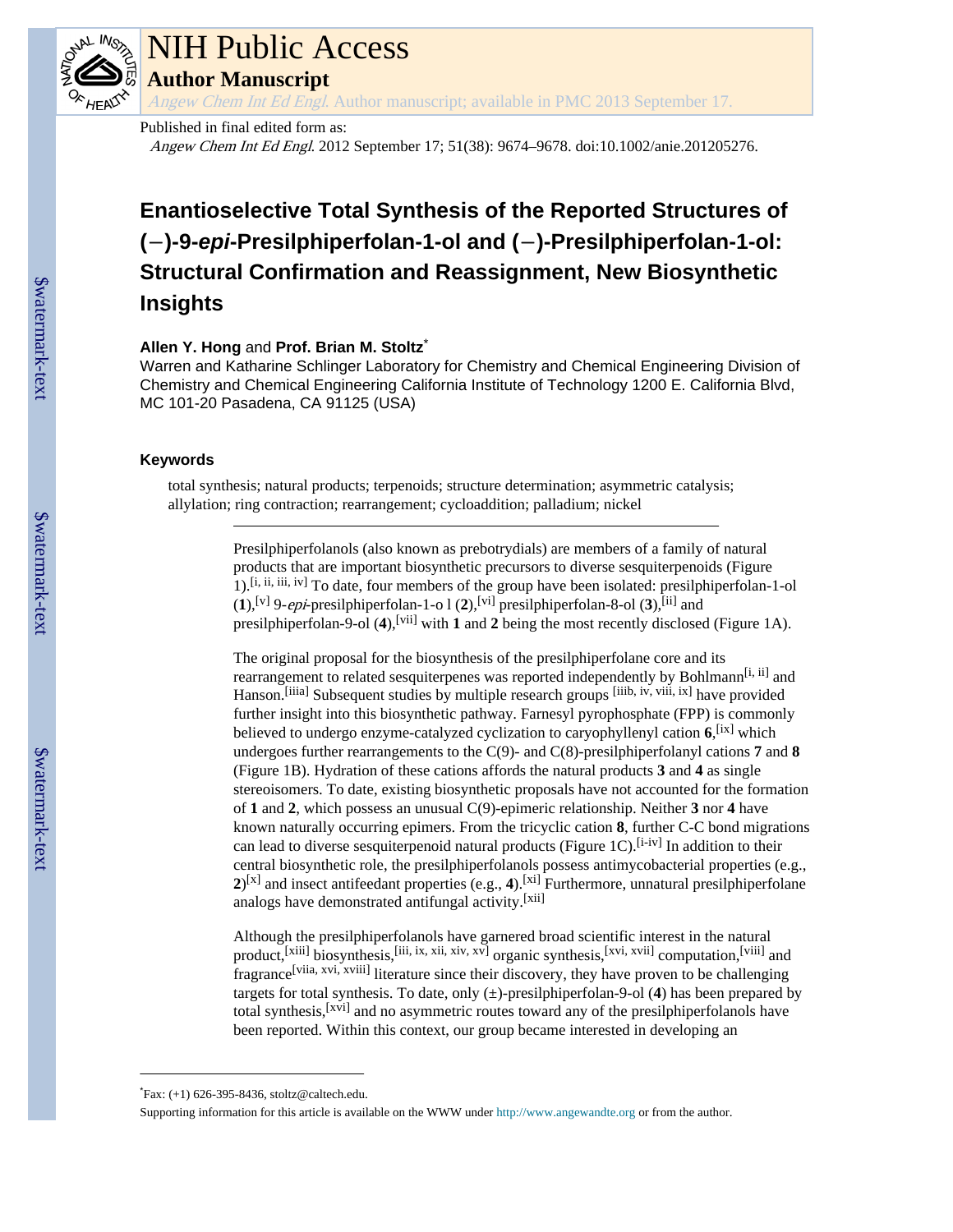enantioselective synthesis to enable further exploration of their biosynthetic relationships and biological activity.

The structurally complex presilphiperfolanols are distinguished by their rare, compact tricyclic terpenoid core, which bears five contiguous stereocenters, two all-carbon quaternary centers, and a tertiary alcohol (Figure 1A). In addition to these readily apparent structural features, considerable ring strain is built into the tricyclic system,[ivc, xix] allowing these compounds to undergo thermodynamically favorable skeletal rearrangements leading to numerous terpenes (Figure 1C).<sup>[i-iv]</sup> Our goal was to develop an efficient and general asymmetric route to access various members of the presilphiperfolanol family. In this communication, we describe the first asymmetric total syntheses of the reported structures of presilphiperfolanols **1** and **2**. Our investigation has confirmed the structure of **2** and prompted us to reassign the structure of **1**. Finally, in the context of this reassignment, we propose a new biosynthetic route to account for our observations.

Retrosynthetic analysis suggested that tricycle **9** could serve as an intermediate for the divergent synthesis of several members of the family (Figure 2). Two of the three rings could be forged simultaneously in an intramolecular [4+2] cycloaddition (via **10**), thereby avoiding a more conventional sequential annulation strategy. Monocyclic precursor **11** could be prepared from an α-quaternary vinylogous ester **12** by a two-carbon ring contraction. The strategic application of our recently reported methodology for the synthesis of  $\gamma$ -quaternary acylcyclopentenes and α-quaternary vinylogous esters would provide a solid starting point for our synthesis.<sup>[xx]</sup>

Our synthetic efforts began with acylation/alkylation of commercial 3 isobutoxycycloheptenone **14** using isoprenol-derived carbamate **15**[xxi, xxii] and methyl iodide under basic conditions (Scheme 1). This improved protocol enabled efficient access to β-ketoester **13** in a single synthetic operation and avoided employing the corresponding cyanoformate.[xxiii] With our desired functionality installed, we were poised to evaluate our asymmetric Pd-catalyzed decarboxylative alkylation<sup>[xx, xxiv]</sup> on this novel substrate type containing a 2-vinyl allyl fragment. To our delight, treatment of β-ketoester **13** with catalytic  $Pd_2$ (pmdba) and (S)-t-Bu<sub>3</sub>PHOX<sup>[xxv, xxvi]</sup> in toluene proceeded smoothly on 10 g scale, affording isoprenylated vinylogous ester **12** in 91% yield and 95% ee.[xxvii, xxviii] Subsequent LiAlH4 reduction afforded an intermediate β-hydroxyketone, which underwent a base-mediated two-carbon ring contraction to provide multigram quantities of acylcyclopentene **11** in 92% yield over two steps.[xx] After straightforward silyl dienol ether formation, we were able to examine our bicyclization strategy (via  $10a$ : R = OTBS, R' =  $CH<sub>2</sub>$ ). The intramolecular Diels-Alder (IMDA) reaction<sup>[xxix]</sup> proceeded efficiently with microwave irradiation despite the lack of an activated dienophile,[xxx] affording tricycle **16** in 80% yield as a single diastereomer. The *cis* relationship of the  $C(7)$  and  $C(8)$  hydrogens was determined by NOESY experiments on cycloadduct **16**. Unfortunately, in order to proceed toward targets **1** and **2**, a trans relationship was required.

With a general and concise strategy to the tricyclic core, we next pursued the installation of the naturally-occurring substituents and stereochemistry present in the strained presilphiperfolanols. Our revised strategy aimed to install of the gem-dimethyl group at an earlier stage to potentially improve IMDA diastereoselectivity toward the desired trans product (via acylcyclopentene **17**, Scheme 2). Inspection of the possible IMDA transition states of the silyl dienol ether **10b** suggested that nonbonding interactions from the C(6) steric bulk could help favor the desired  $C(7)$ -stereochemistry (Scheme 2B).<sup>[xxxi]</sup> In **TS-A**, the steric elements would be oriented away from the bond-forming centers while cycloaddition via **TS-B** could only proceed with severe steric clash between the cyclopentene ring and the gem-dimethyl functionality. Additionally, the new gem-dimethyl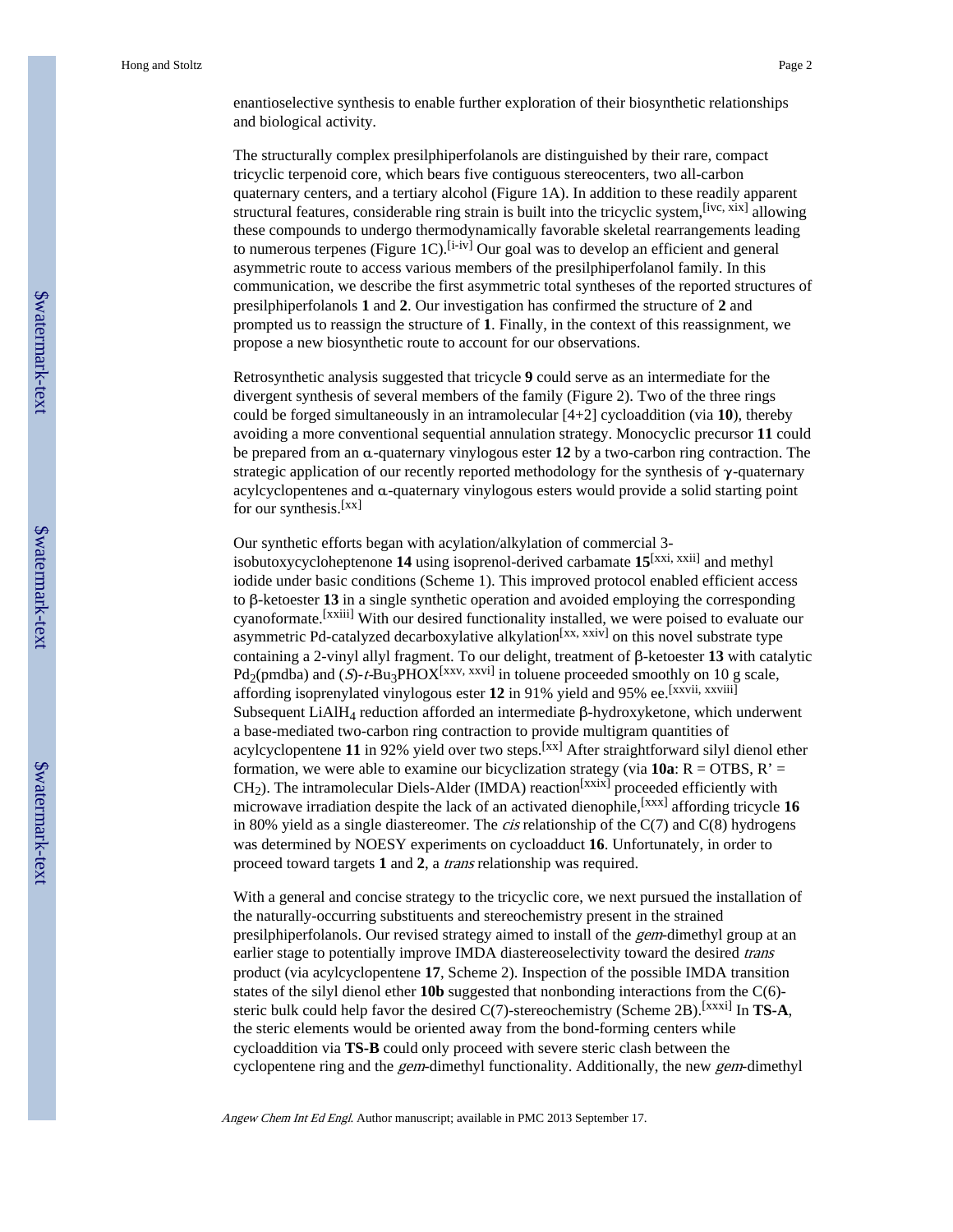groups should decrease the C(5)-C(6)-C(7) bond angle while also providing greater conformational bias<sup>[xxxii]</sup> for the desired cyclization with this uncommon IMDA substrate type.[xxxiii]

Our efforts toward this end commenced with a regioselective 1,4-hydroboration/oxidation of the sterically hindered 2-substituted 1,3-diene **18** after carbonyl protection of **11** (Scheme 2A). While Pd, [xxxiva] Fe, [xxxivb] and Ni<sup>[xxxivc,d]</sup> catalysts are known to effect this transformation, literature precedent suggested that the regioselective formation of linear product **19a** would be most favorable with iron catalysis. To our surprise, the Ritter  $FeCl<sub>2</sub>(py-imine)$  catalyst system provided a disappointing 1.1:1 ratio of linear: branched products.<sup>[xxxivb, xxxv]</sup> Investigation of Suzuki-Miyaura conditions with  $Pd(PPh<sub>3</sub>)<sub>4</sub>$  and HBPin did not provide any reactivity<sup>[xxxiva, xxxv]</sup>. Finally, we turned to Morken's Ni(cod) $\gamma$ /  $PCy_3$  catalyst system.<sup>[xxxivc, xxxv]</sup> Gratifyingly, we were able to obtain the separable allylic alcohols **19a** and **19b** in 81% combined yield in a 3.5:1 ratio (linear:branched) on multigram scale with 5 mol % catalyst loading. Doubling the catalyst loading led to a decrease in reaction time and a small improvement to 88% combined yield. To our knowledge, this is the first application of a regioselective metal-catalyzed 1,4-hydroboration in total synthesis.

Subsequent phosphorylation and regioselective Cu-catalyzed allylic substitution<sup>[xxxvi]</sup> provided the requisite gem-dimethyl acylcyclopentene **17** in 80% yield over two steps (Scheme 2B). After silyl dienol ether formation, the IMDA bicyclization proceeded smoothly under thermal or microwave-assisted conditions to provide a mixture of inseparable diastereomers **20a** and **20b**. A highly diastereoselective Rubottom oxidation of these products with DMDO[xxxvii] provided α-hydroxyketones **21a** and **21b** in a 1:2 ratio as determined by 1H NMR. Chromatographic separation gave **21a** in 27% yield and **21b** in 61% yield over three steps. The structure of tricycle 21b was confirmed by single-crystal Xray analysis.[xxxviii]

With α-hydroxyketone **21a** in hand, Wittig methylenation proceeded efficiently to give allylic alcohol  $22$  in 90% yield (Scheme 3). While  $P_2$ -catalyzed hydrogenation of olefin **22** afforded a separable mixture of targets **1** and **2**, a diastereoselective synthesis of both target molecules could also be achieved. Tertiary alcohol-directed hydrogenation with Crabtree's catalyst[xxxix] produced the reported structure of presilphiperfolan-1-ol (**1**) in 92% yield and the structure was verified by single-crystal X-ray diffraction.<sup>[xxxviii]</sup> Alternatively, efficient formation of the reported structure of 9-epi-presilphiperfolan-1-ol (**2**) was accomplished in 88% yield over three steps by silylation<sup>[xl]</sup> of tertiary allylic alcohol 22 followed by  $PtO<sub>2</sub>$ -catalyzed hydrogenation and desilylation with TBAF.

Upon completing the synthesis of **1** and **2**, we compared our spectral data with the reported data for the isolated compounds. Although the  ${}^{1}H$  and  ${}^{13}C$  spectra of synthetic 9-*epi*presilphiperfolan-1-ol (**2**) were in excellent agreement with reported data, the spectra for synthetic presilphiperfolan-1-ol  $(1)$  clearly were not.<sup>[xxxv]</sup> In particular, the  $C(15)$  methyl hydrogens of synthetic 1 showed a <sup>1</sup>H NMR resonance at  $\delta$  0.94 ppm compared the corresponding resonance of reported **1** [v] at δ 0.89 ppm. From the work of Joseph-Nathan and Leitão, the structure of reported 9-epi-presilphiperfolan-1-ol (**2**) was unambiguously established by X-ray crystallography.<sup>[vib]</sup> The structure of reported presilphiperfolan-1-ol (**1**) isolated by König was assigned based on NMR data.[v, xli, xlii] Overall, the spectral data of reported **1** more closely matches synthetic and reported **2** [via] than synthetic **1**.

Given the significant discrepancy between our data and König's data for **1**, we sought to rationalize the formation of both **1** and **2** in the context of proposed mechanisms for presilphiperfolanol biosynthesis.[i-iv, viii] While no proposals for the formation of **1** and **2** have been published, it is reasonable that presilphiperfolanols **1**–**4** are commonly derived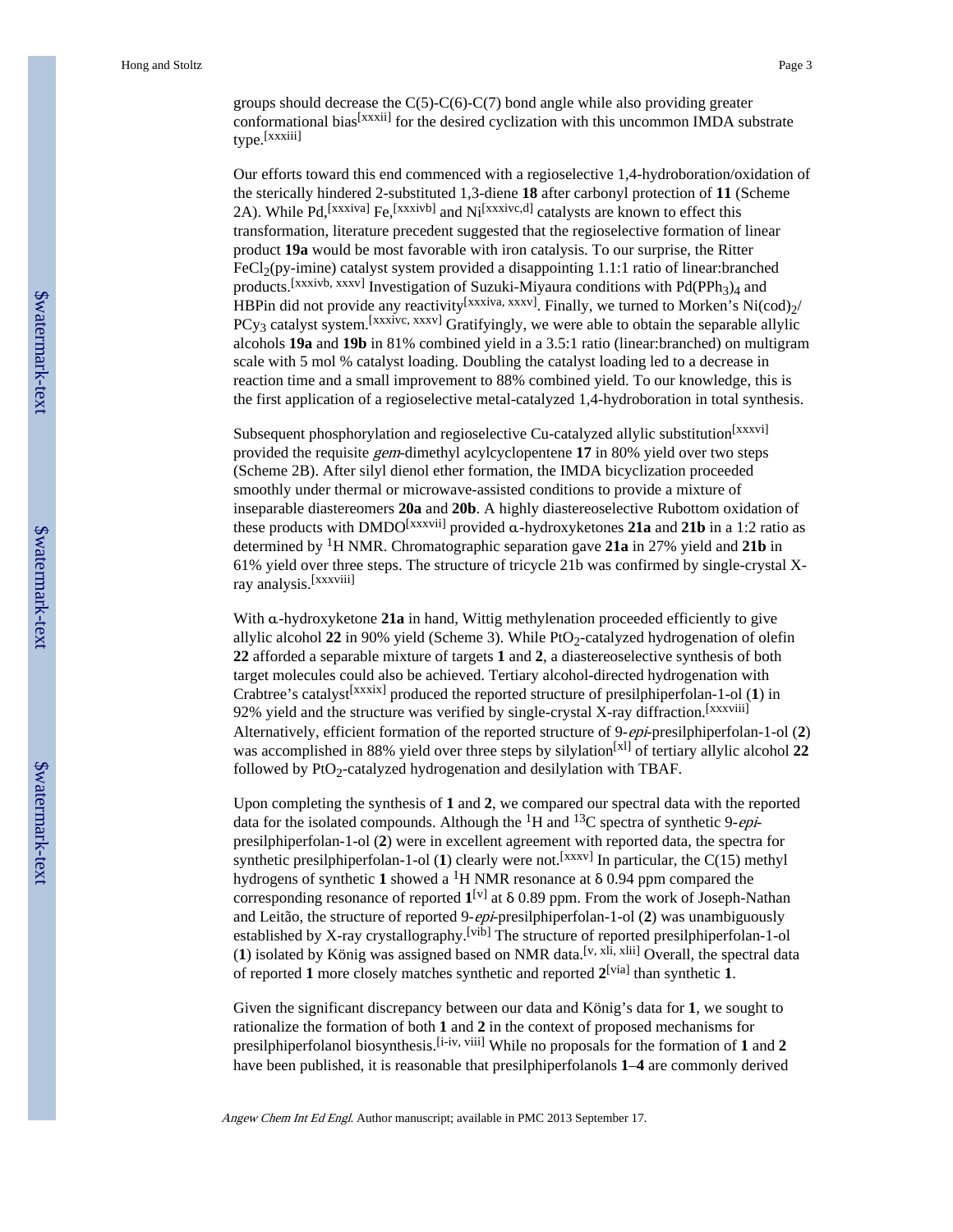from caryophyllenyl cation **6** (Figure 1B). Upon rearrangement to C(9)-presilphiperfolanyl cation **7**, a divergent pathway can be envisioned (Figure 3). A simple 1,2-syn hydride migration to tertiary C(1)-cation **23** followed by hydration leads to 9-epipresilphiperfolan-1-ol (**2**) w i t h 9β-methyl stereochemistry without invoking the intermediacy of unfavorable secondary carbocations.[viii] In contrast to this pathway, the formation o f 9α-methyl-oriented presilphiperfolan-1-ol (**1**) seems unlikely since there is no obvious pathway from C(9)-cation **7** to C(1)-cation **24**. Based on our NMR spectral data, Xray crystal structure for **2**, and new biosynthetic proposals, we believe the reported structure of natural presilphiperfolan-1-ol (**1**) is misassigned at C(9) and most likely is not a natural product. The nearly identical chemical shifts of reported 1 and 2 (<sup>1</sup>H and <sup>13</sup>C NMR) suggest that the true structure of presilphiperfolan-1-ol (**1**) may actually be the same as 9-epipresilphiperfolan-1-ol (**2**) with the 9β-methyl configuration (Figure 3). Since the reassignment can potentially lead to confusion, we suggest that the natural product structure represented by **2** be referred to as presilphiperfolan-1-ol or the more descriptive name 9βpresilphiperfolan-1α-ol in the future discussions.

In summary, the first total syntheses of the reported structures of presilphiperfolanols **1** and **2** have been achieved in 13-15 steps and 7.9-8.6% overall yield from commercially available vinylogous ester **14**. This work constitutes the first asymmetric total synthesis of any member of the presilphiperfolanol family. In addition to demonstrating the synthetic utility of functionality-rich acylcyclopentenes **11** and **17** generated from our Pd-catalyzed allylic alkylation/ring contraction methodology, we exploited a range of methods to concisely construct the fully substituted carbocyclic core of our targets. Analysis of spectral data and evaluation of likely presilphiperfolanol biosynthetic pathways prompted us to reassign the structure of reported **1** to **2**. Our synthetic route provides access to **1**, **2**, and synthetic analogs, enabling investigation of their biological activity. Extension of the synthetic strategy to the remaining members of the family, investigations of the biosynthetic pathway, and biomimetic rearrangement to other natural products are currently in progress.

# **Supplementary Material**

Refer to Web version on PubMed Central for supplementary material.

#### **Acknowledgments**

The authors wish to thank NIH-NIGMS (R01M080269-01), Roche, Abbott Laboratories, Amgen, Boehringer Ingelheim, the Gordon and Betty Moore Foundation, and Caltech for awards and financial support. Prof. Suzana G. Leitão (Universidade Federale do Rio de Janeiro) generously provided NMR spectra for natural **2**. Dr. Lawrence Henling is gratefully acknowledged for X-ray crystallographic structure determination. The Bruker KAPPA APEXII X-ray diffractometer used in this study was purchased via an NSF CRIF:MU award to Caltech (CHE-0639094). Prof. Sarah Reisman, Dr. Scott Virgil, Dr. Douglas C. Behenna, Robert J. Ely and Fang Gao (Boston College), and Jessica Y. Wu (Harvard University) are acknowledged for helpful discussions and suggestions. Dr. David VanderVelde and Dr. Scott Ross are acknowledged for NMR assistance.

# **References**

- [i]. Bohlmann F, Jakupovic J. Phytochem. 1980; 19:259–265.
- [ii]. Bohlmann F, Zdero C, Jakupovic J, Robinson H, King RM. Phytochem. 1981; 20:2239–2244.
- [iii]. For representative investigations of presilphiperfolane biosynthesis by isotopic incorporation studies, see the following and references therein: Hanson JR. Pure Appl. Chem. 1981; 53:1155– 1162. Wang C-M, Hopson R, Lin X, Cane DE. J. Am. Chem. Soc. 2009; 131:8360–8361. [PubMed: 19476353]
- [iv]. For reports describing the rearrangement of presilphiperfolanols to related sesquiterpene natural products, see: Coates RM, Ho Z, Klobus M, Wilson SR. J. Am. Chem. Soc. 1996; 118:9249–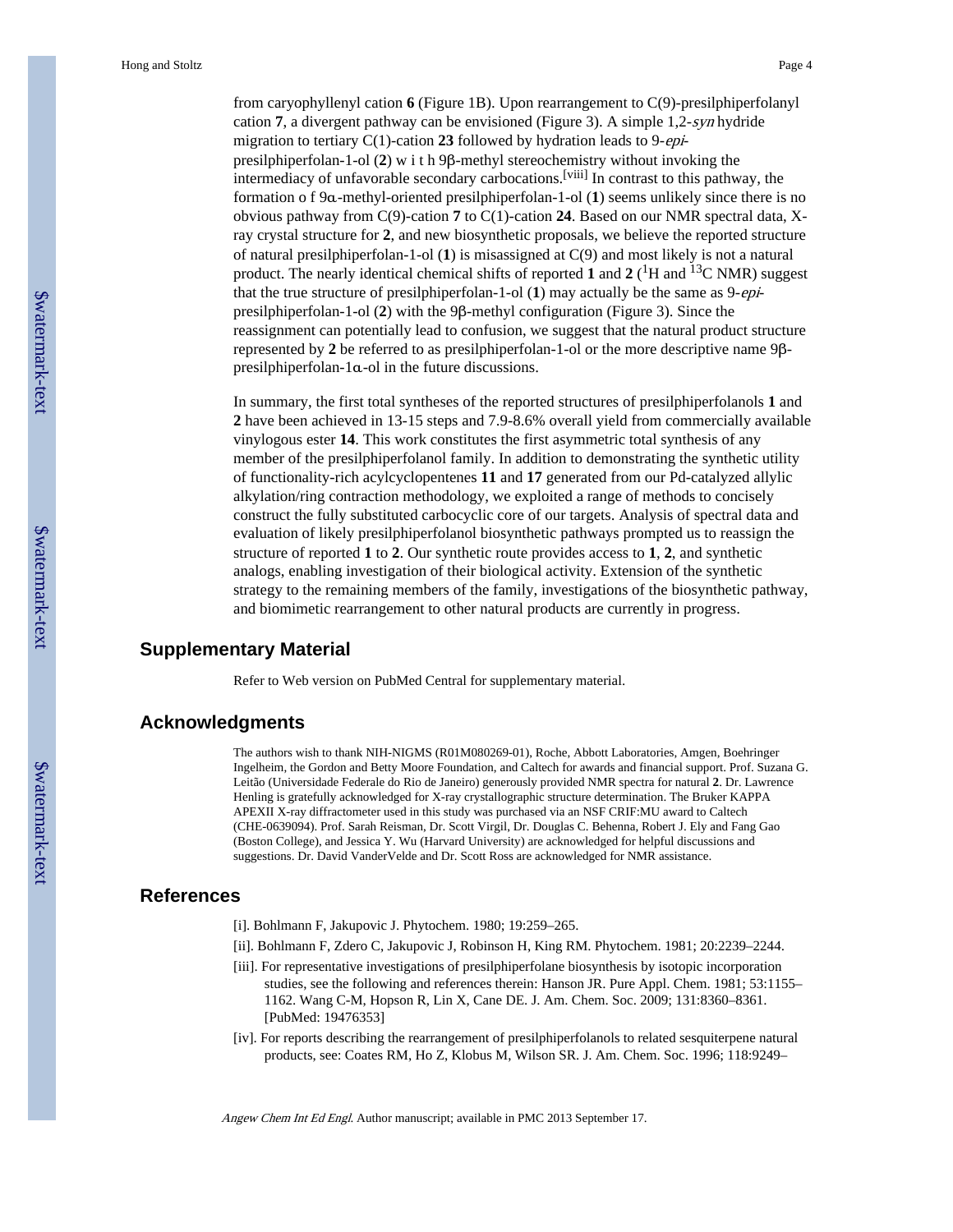9254. Weyerstahl P, Marschall H, Seelmann I, Jakupovic J. Eur. J. Org. Chem. 1998:1205–1212. Davis CE, Duffy BC, Coates RM. J. Org. Chem. 2003; 68:6935–6943. [PubMed: 12946133]

- [v]. a) Melching S, König WA. Phytochem. 1999; 51:517–523.b) Melching, S. Ph.D. Thesis. Universität Hamburg; Apr. 1999 Isolierung, Strukturaufklärung und stereochemische Untersuchungen neuer sesquiterpenoider Verbindungen aus vier Chemotypen des Lebermooses Conocephalum conicum.
- [vi]. a) Pinto SC, Leitão GG, Bizzo HR, Martinez N, Dellacassa E, dos Santos FM Jr. Costa FLP, de Amorim MB, Leitão SG. Tetrahedron Lett. 2009; 50:4785–4787.b) Joseph-Nathan P, Leitão SG, Pinto SC, Leitão GG, Bizzo HR, Costa FLP, de Amorim MB, Martinez N, Dellacassa E, Hernández-Barragán A, Pérez-Hernández N. Tetrahedron Lett. 2010; 51:1963–1965.
- [vii]. a) Weyerstahl, P. Newer Trends in Essential Oils and Flavours. Dhar, KL.; Thappa, RK.; Agarwal, SG., editors. Tata McGraw-Hill Publishing Company Ltd.; New Delhi: 1993. p. 24-41.b) Marco JA, Sanz-Cervera JF, Morante MD, Vicente Garcia-Lliso J, Vallès-Xirau J. Jakupovic. Phytochem. 1996; 41:837–844.
- [viii]. For computational studies exploring the presilphiperfolanol biosynthetic pathway, see: Wang SC, Tantillo DJ. Org. Lett. 2008; 10:4827–4830. [PubMed: 18823123] Barquera-Lozada JE, Cuevas G. J. Org. Chem. 2011; 76:1572–1577. [PubMed: 21338132]
- [ix]. For studies describing presilphiperfolane biosynthetic gene clusters, see: Pinedo C, Wang C-M, Pradier J-M, Dalmais B, Choquer M, Le Pêcheur P, Morgant G, Collado IG, Cane DE, Viaud M. ACS Chem. Biol. 2008; 3:791–801. [PubMed: 19035644]
- [x]. Pinto SC, Leitão GG, de Oliveira DR, Bizzo HR, Ramos DF, Coelho TS, Silva PEA, Lourenço MCS, Leitão SG. Nat. Prod. Comm. 2009; 4:1675–1678.
- [xi]. González-Coloma A, Valencia F, Martín N, Hoffmann JF, Hutter L, Marco JA, Reina M. J. Chem. Ecol. 2002; 28:117–129. [PubMed: 11868669]
- [xii]. a) Collado IG, Aleu J, Macías-Sánchez AJ, Hernández-Galán R. J. Chem. Ecol. 1994; 20:2631– 2644.b) Collado IG, Aleu J, Macías-Sánchez AJ, Hernández-Galán R. J. Nat. Prod. 1994; 57:738–746.
- [xiii]. Presilphiperfolanol-derived natural products with oxidized core structures have been discovered. See: Bohlmann F, Ziesche J, Gupta RK. Phytochem. 1982; 21:1331–1334. Mericli AH, Mericli F, Jakupovic J, Bohlmann F, Dominguez XA, Vega HS. Phytochem. 1989; 28:1149–1153. Yang J-L, Liu L-L, Shi Y-P. Tetrahedron Lett. 2009; 50:6315–6317.
- [xiv]. To our knowledge, the rearrangement of β-caryophyllene or β-caryophyllene derivatives in biomimetic reactions has not produced any of the presilphiperfolanol natural products. For representative studies, see the following and references therein: Fitjer L, Malich A, Paschke C, Kluge S, Gerke R, Rissom B, Weiser J, Noltemeyer M. J. Am. Chem. Soc. 1995; 117:9180– 9189. Shankar S, Coates RM. J. Org. Chem. 1998; 63:9177–9182.
- [xv]. The rearrangement of isocaryophyllene with Brønsted or Lewis acids has yielded unnatural isomeric presilphiperfolanol derivatives. For representative studies, see the following and references therein: Gollnick K, Schade G, Cameron AF, Hannaway C, Roberts JS, Robertson JM. J. Chem. Soc., Chem. Commun. 1970:248–249. Khomenko TM, Bagryanskaya IY, Gatilov YV, Korchagina DV, Gatilova VP, Dubovenko ZV, Barkhash VA. Zh. Org. Khim. 1985; 21:677–678. Russ. J. Org. Chem. (Engl. Transl.). 1985; 21:614–615. c) Also see ref. xii.
- [xvi]. Weyerstahl P, Marschall H, Schulze M, Schwope I. Liebigs Ann. 1996:799–807.
- [xvii]. Gilbert, MW. Ph.D. Thesis. University of British Columbia; Jun. 2002 Carbocycle Construction in Terpenoid Synthesis. The Total Synthesis of (±)-Sarcodonin G and (±)-1-Epi-9- Norpresilphiperfolan-9-one.
- [xviii]. a) Weyerstahl P, Marschall H, Schröder M, Wahlburg H-C, Kaul VK. Flavour Fragr. J. 1997; 12:315–325.b) Menut C, Lamaty G, Weyerstahl P, Marschall H, Seelmann I, Amvam Zollo PH. Flavour. Fragr. J. 1997; 12:415–421.
- [xix]. Osawa E, Aigami K, Takaishi N, Inamoto Y, Fujikura Y, Majerski Z, von P, Schleyer R, Engler EM, Farcasiu M. J. Am. Chem. Soc. 1977; 99:5361–5373.
- [xx]. a) Hong AY, Krout MR, Jensen T, Bennett NB, Harned AM, Stoltz BM. Angew. Chem. 2011; 123:2808–2812.Angew. Chem. Int. Ed. 2011; 50:2756–2760.b) Hong AY, Bennett NB, Krout MR, Jensen T, Harned AM, Stoltz BM. Tetrahedron. 2011; 67:10234–10248. [PubMed: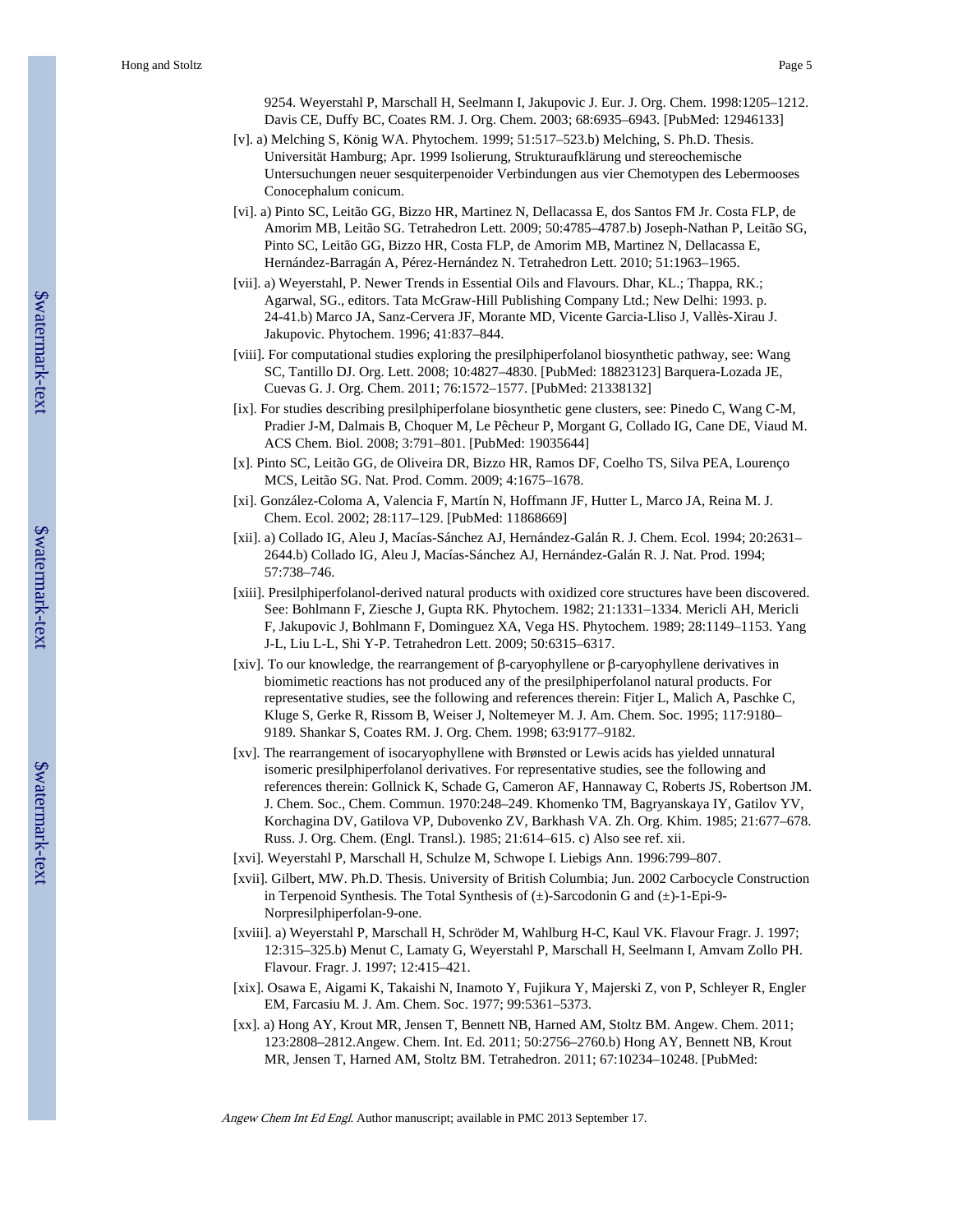- [xxi]. Carbamate 15 was prepared from commercial 2-methyl-2-vinyloxirane by modification of reported procedures. See: Satake Y, Nishikawa T, Hiramatsu T, Araki H, Isobe M. Synthesis. 2010; 12:1992–1998. Heller ST, Sarpong R. Org. Lett. 2010; 12:4572–4575. [PubMed: 20857922]
- [xxii]. Substituted allylic carbamates have been used by Trost to achieve O-acylation of enolates under different reaction conditions. See: Trost BM, Xu J. J. Org. Chem. 2007; 72:9372–9375. [PubMed: 17963405]
- [xxiii]. Mander LN, Sethi SP. Tetrahedron Lett. 1983; 24:5425–5428.
- [xxiv]. a) Behenna DC, Stoltz BM. J. Am. Chem. Soc. 2004; 126:15044–15045. [PubMed: 15547998] b) Mohr JT, Behenna DC, Harned AM, Stoltz BM. Angew. Chem. 2005; 117:7084–7087.Angew. Chem. Int. Ed. 2005; 44:6924–6927.c) Behenna DC, Mohr JT, Sherden NH, Marinescu SC, Harned AM, Tani K, Seto M, Ma S, Novák Z, Krout MR, McFadden RM, Roizen JL, Enquist JA Jr. White DE, Levine SR, Petrova KV, Iwashita A, Virgil SC, Stoltz BM. Chem. Eur. J. 2011; 17:14199–14223. [PubMed: 22083969]
- [xxv]. a) von Matt P, Pfaltz A. Angew. Chem. 1993; 105:614–615.Angew. Chem. Int. Ed. Engl. 1993; 32:566–568.b) Sprinz J, Helmchen G. Tetrahedron Lett. 1993; 34:1769–1772.c) Dawson GJ, Frost CG, Williams JMJ, Coote SJ. Tetrahedron Lett. 1993; 34:3149–3150.
- [xxvi]. a) Tani K, Behenna DC, McFadden RM, Stoltz BM. Org. Lett. 2007; 9:2529–2531. [PubMed: 17536810] b) Krout MR, Mohr JT, Stoltz BM. Org. Synth. 2009; 86:181–193. [PubMed: 20072718]
- [xxvii]. For examples of the asymmetric alkylation of vinylogous esters or thioesters in the synthesis of natural products from our laboratory, see: White DE, Stewart IC, Grubbs RH, Stoltz BM. J. Am. Chem. Soc. 2008; 130:810–811. [PubMed: 18163634] Levine SR, Krout MR, Stoltz BM. Org. Lett. 2009; 11:289–292. [PubMed: 19093809] Petrova KV, Mohr JT, Stoltz BM. Org. Lett. 2009; 11:293–295. [PubMed: 19093836]
- [xxviii]. For a related example of the asymmetric alkylation of vinylogous thioesters, see: Trost BM, Bream RN, Xu J. Angew. Chem. 2006; 118:3181–3184. Angew. Chem., Int. Ed. 2006; 45:3109– 3112.
- [xxix]. For selected IMDA reviews, see: Bear BR, Sparks SM, Shea KJ. Angew. Chem. 2001; 113:864–894. Angew. Chem. Int. Ed. 2001; 40:820–849. Nicolaou KC, Snyder SA, Montagnon T, Vassilikogiannakis G. Angew. Chem. 2002; 114:1742–1773. Angew. Chem. Int. Ed. 2002; 41:1668–1698. Takao, K.-i.; Munakata, R.; Tadano, K.-i. Chem. Rev. 2005; 105:4779–4807. [PubMed: 16351062] Juhl M, Tanner D. Chem. Soc. Rev. 2009; 38:2983–2992. [PubMed: 19847335]
- [xxx]. A related IMDA cycloaddition for the construction of an analogous tricyclic system with an activated alkyne has been reported. See: Evanno L, Deville A, Bodo B, Nay B. Tetrahedron Lett. 2007; 48:4331–4333.
- [xxxi]. Relevant IMDA studies performed by Jung and Corey demonstrated that the diastereoselectivity of normal-demand Type I IMDA reactions can be reversed by substituting enone dienophiles with their corresponding sterically demanding cyclic ketal derivatives. See: Jung ME, Halweg KM. Tetrahedron Lett. 1981; 22:3929–3932. Corey EJ, Magriotis PA. J. Am. Chem. Soc. 1987; 109:287–289.
- [xxxii]. Krenske EH, Perry EW, Jerome SV, Maimone TJ, Baran PS, Houk KN. Org. Lett. 2012; 14:3016–3019. [PubMed: 22630569]
- [xxxiii]. Our IMDA substrate does not fit neatly into the Type I or Type II IMDA classification, making prediction of the reaction outcome less straightforward.
- [xxxiv]. a) Satoh M, Nomoto Y, Miyaura N, Suzuki A. Tetrahedron Lett. 1989; 30:3789–3792.b) Wu JY, Moreau B, Ritter T. J. Am. Chem. Soc. 2009; 131:12915–12917. [PubMed: 19702262] c) Ely RJ, Morken JP. J. Am. Chem. Soc. 2010; 132:2534–2535. [PubMed: 20136142] d) Ely RJ, Morken JP. Org. Synth. 2011; 88:342–352.
- [xxxv]. See Supporting Information for additional details and experimental procedures.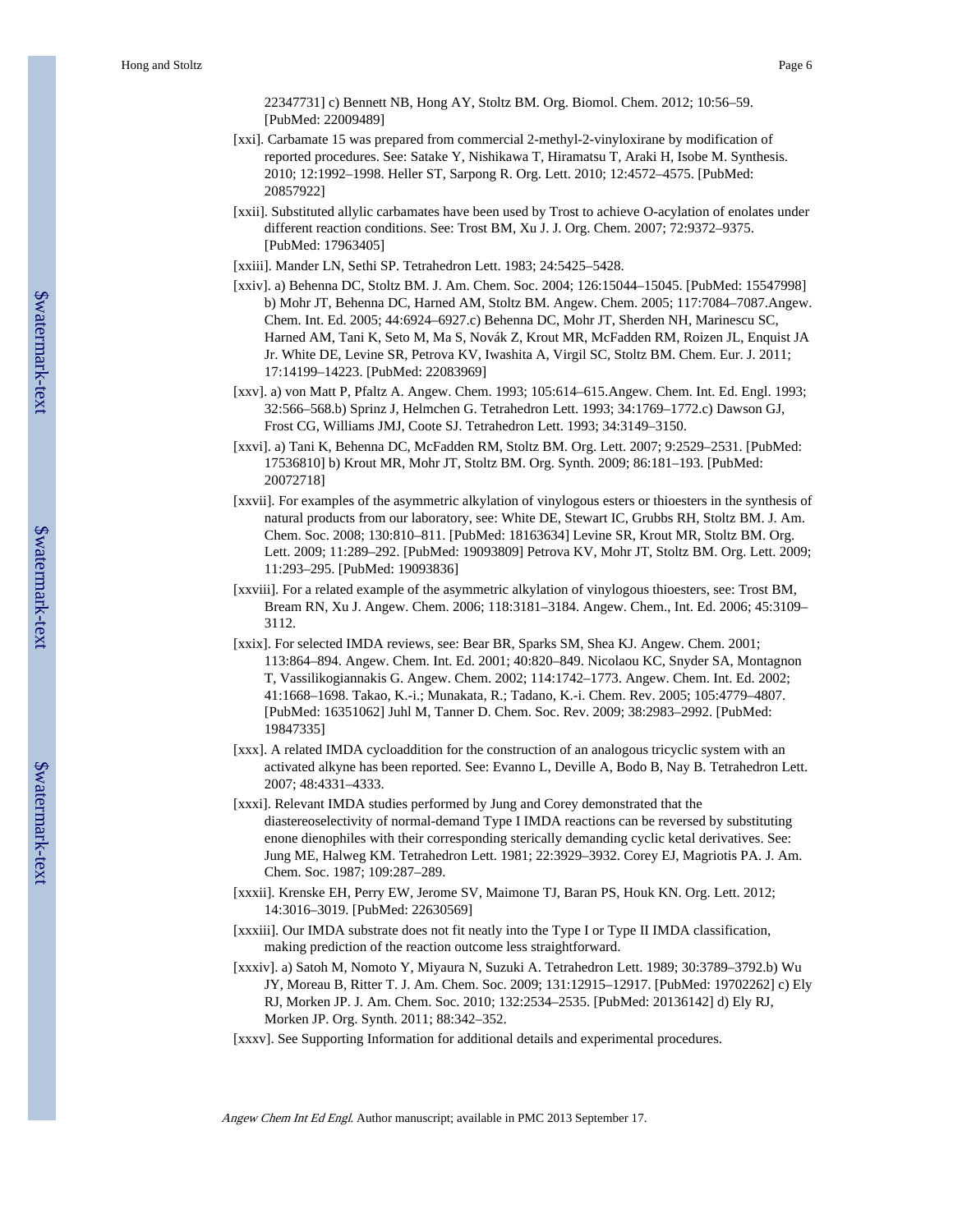[xxxvi]. Luchaco-Cullis CA, Mizutani H, Murphy KE, Hoveyda AH. Angew. Chem. 2001; 113:1504– 1508.Angew. Chem. Int. Ed. 2001; 40:1456–1459.

[xxxvii]. Murray RW, Singh M. Org. Synth. 1997; 74:91–96.

- [xxxviii]. CCDC 889569 (1) and CCDC 889570 (21b) contain the supplementary crystallographic data for this paper. These data can be obtained free of charge from The Cambridge Crystallographic Data Centre via. [www.ccdc.cam.ac.uk/data\\_request/cif](http://www.ccdc.cam.ac.uk/data_request/cif)
- [xxxix]. Crabtree RH, Davis MW. J. Org. Chem. 1986; 51:2655–2661.
- [xl]. Kotoku N, Sumii Y, Kobayashi M. Org. Lett. 2011; 13:3514–3517. [PubMed: 21651309]
- [xli]. Unfortunately, attempts to obtain samples or spectra of naturally isolated presilphiperfolan-1-ol (1) were unsuccessful.
- [xlii]. An X-ray crystal structure for a synthetic compound with the same structure as our synthetic 1 (prepared from isocaryophyllene) was reported by Khomenko and associates (see ref. xvb). Our NMR data for synthetic 1 matches the spectral data for Khomenko's synthetic 1 but not the spectral data for König's reported natural 1.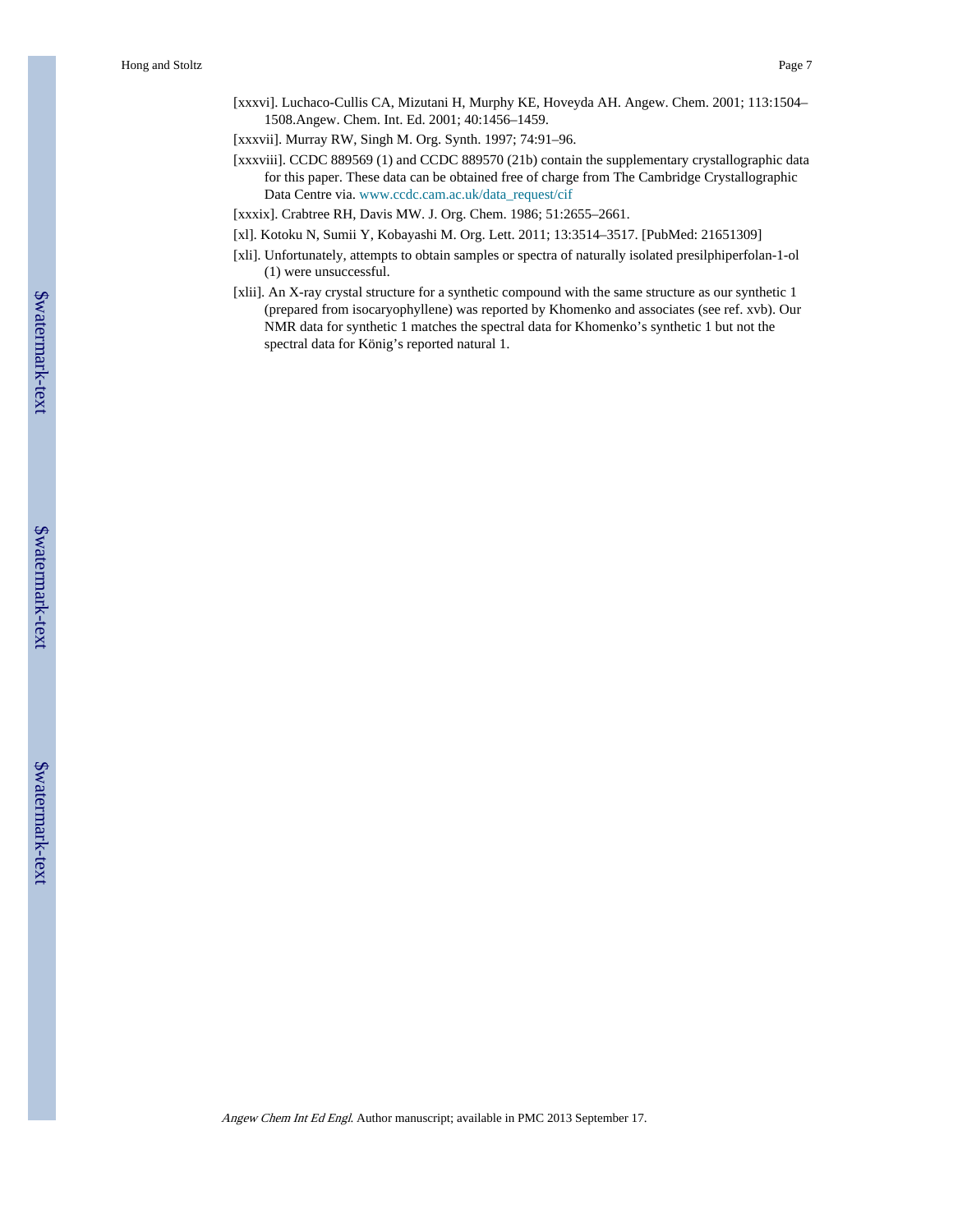

**Figure 1. Presilphiperfolanyl (Prebotrydialyl) Cations as Key Intermediates in the Biosynthesis of Diverse Sesquiterpenes**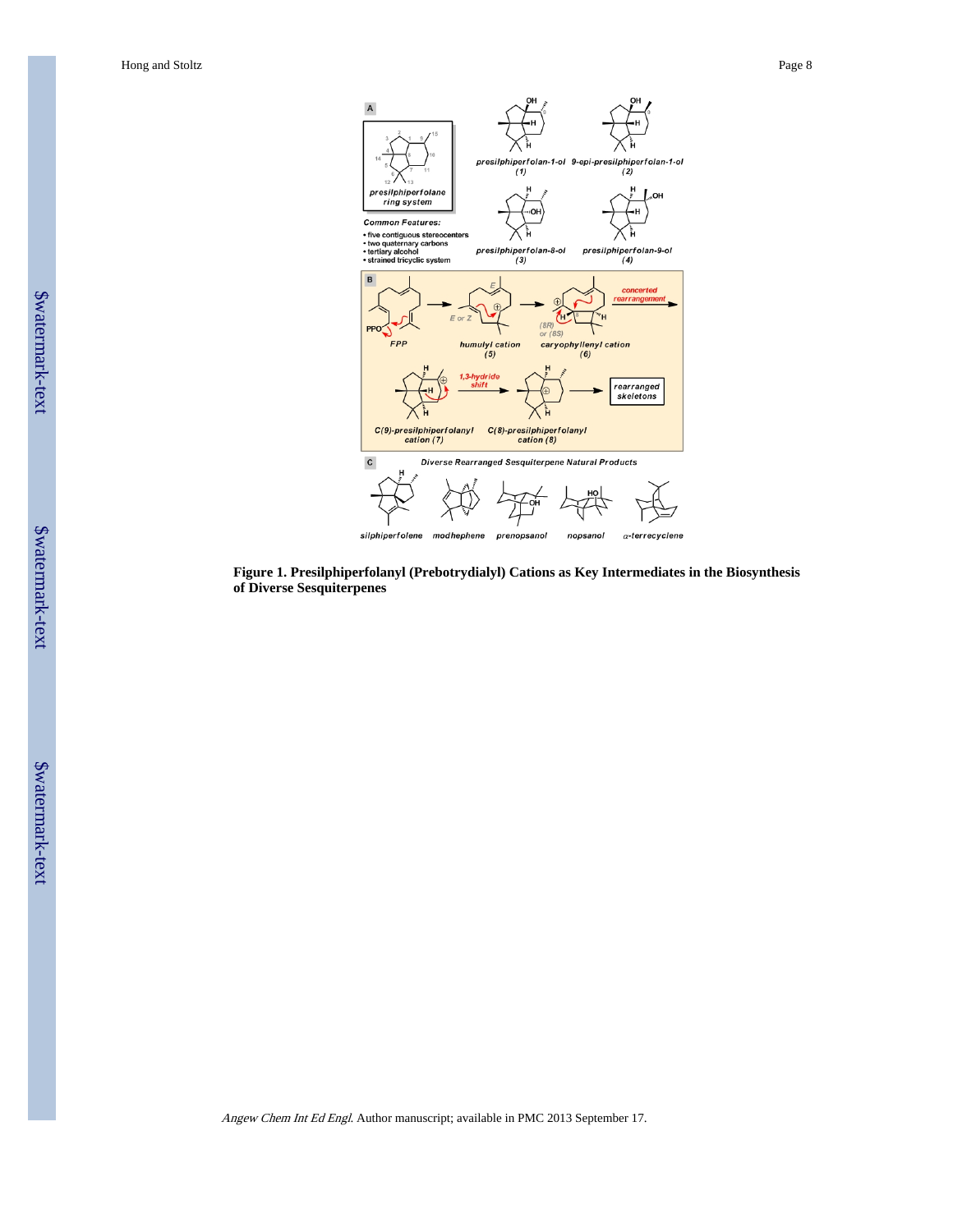

**Figure 2. Synthetic Strategy Toward the Presilphiperfolane Core**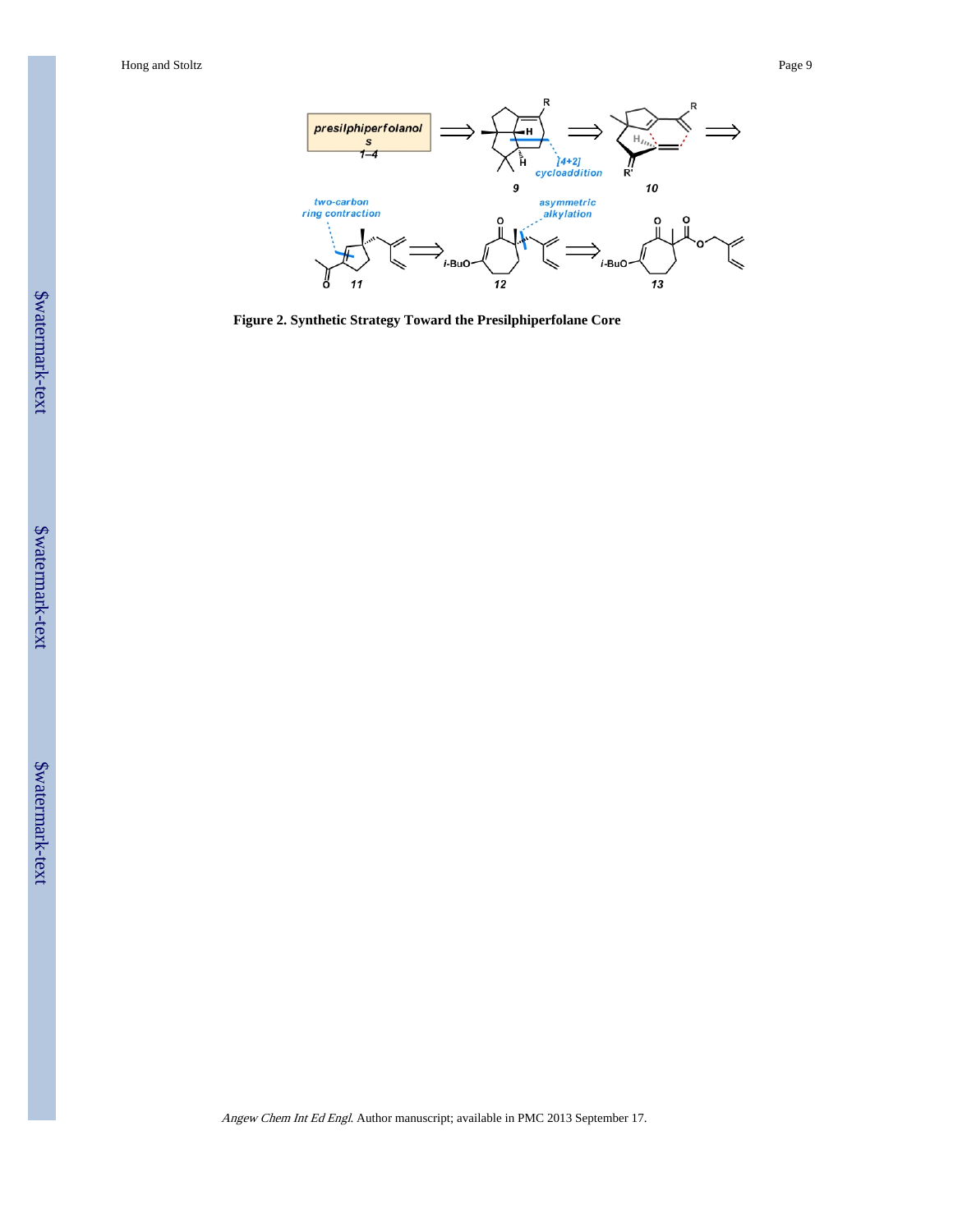

**Figure 3. Biosynthetic Proposal for the Formation of 2, and Structural Revision of 1**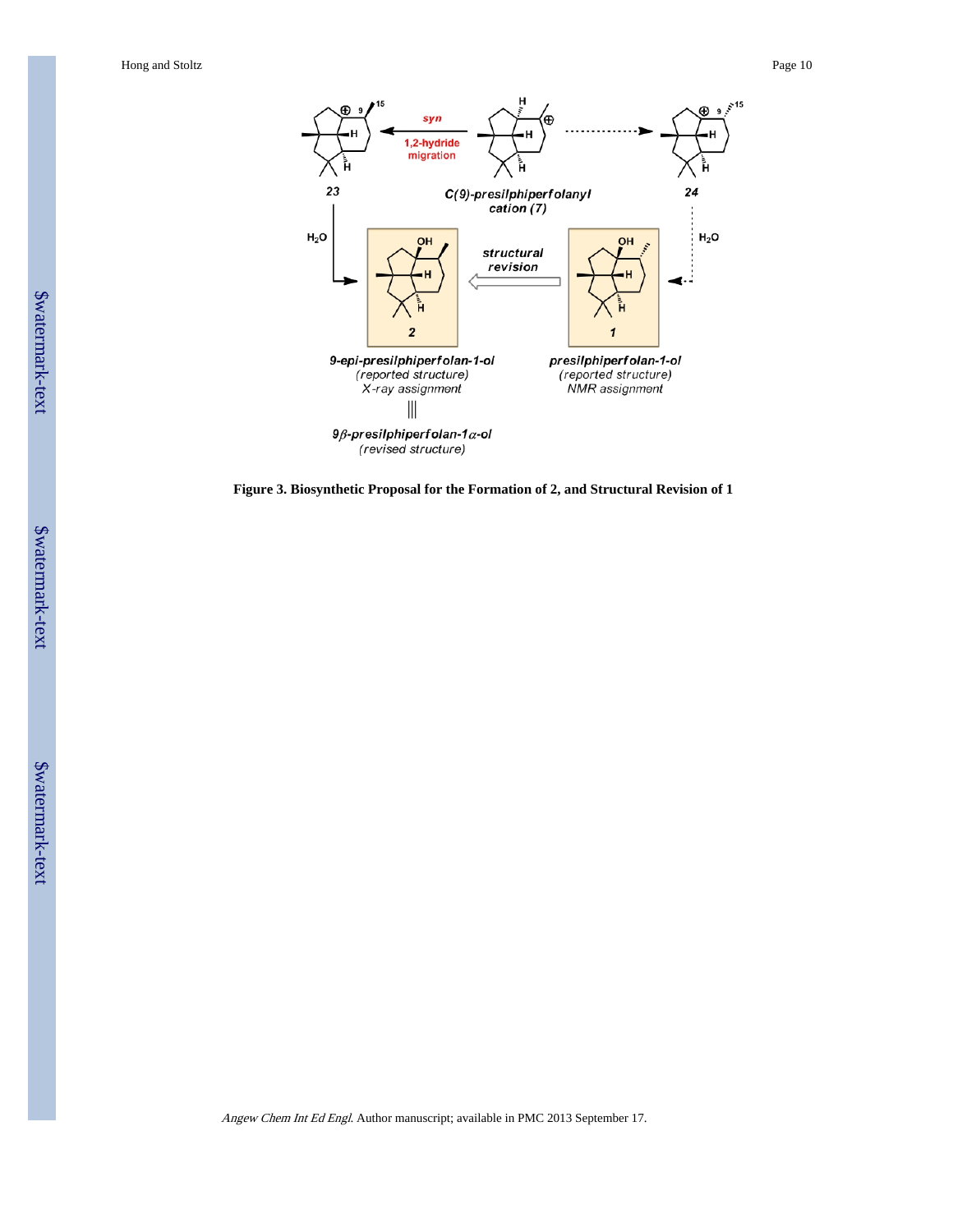

**Scheme 1. Gram-Scale Synthesis of Acylcyclopentene 11 and IMDA**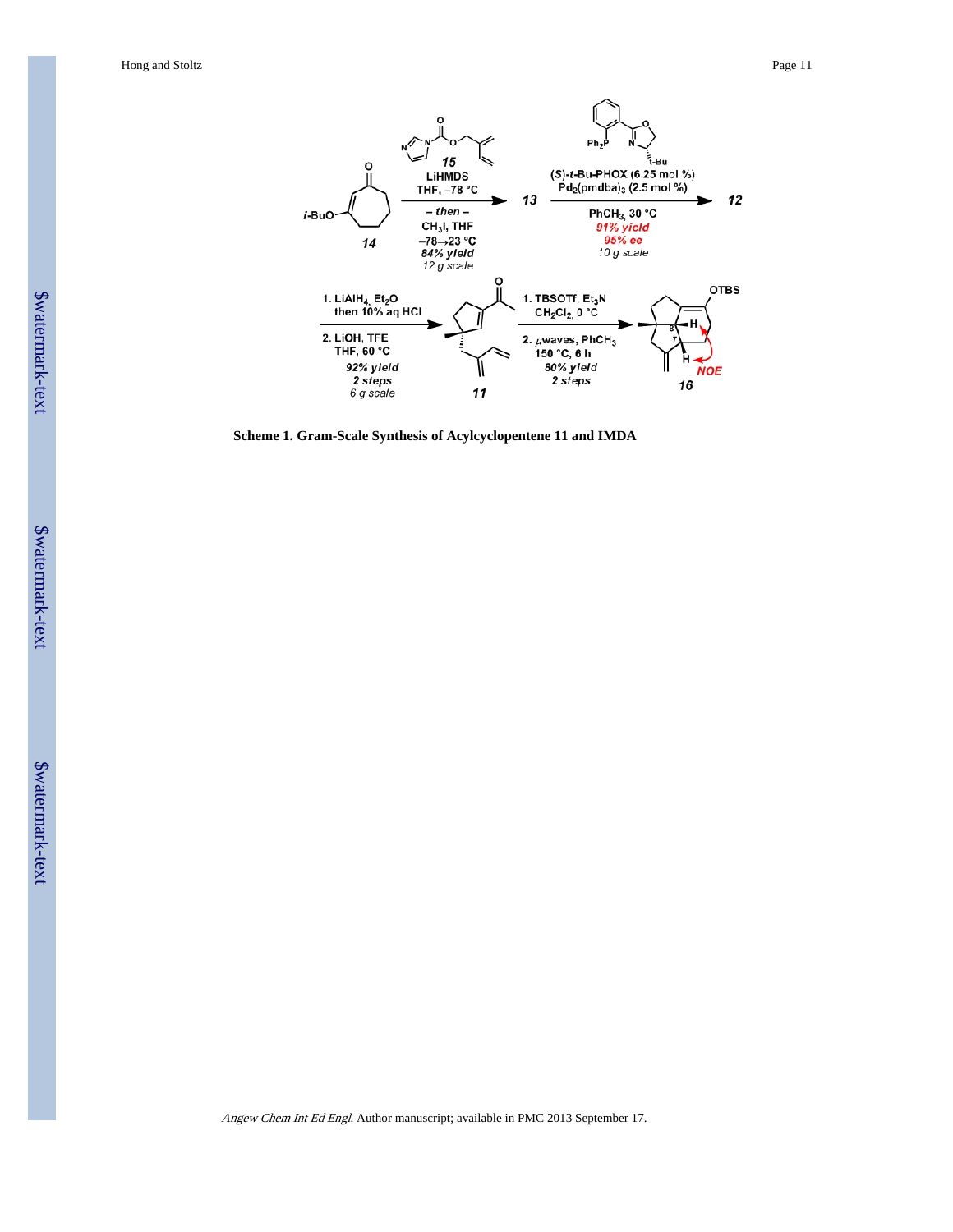

**Scheme 2. Revised Synthetic Approach to Presilphiperfolane Core**